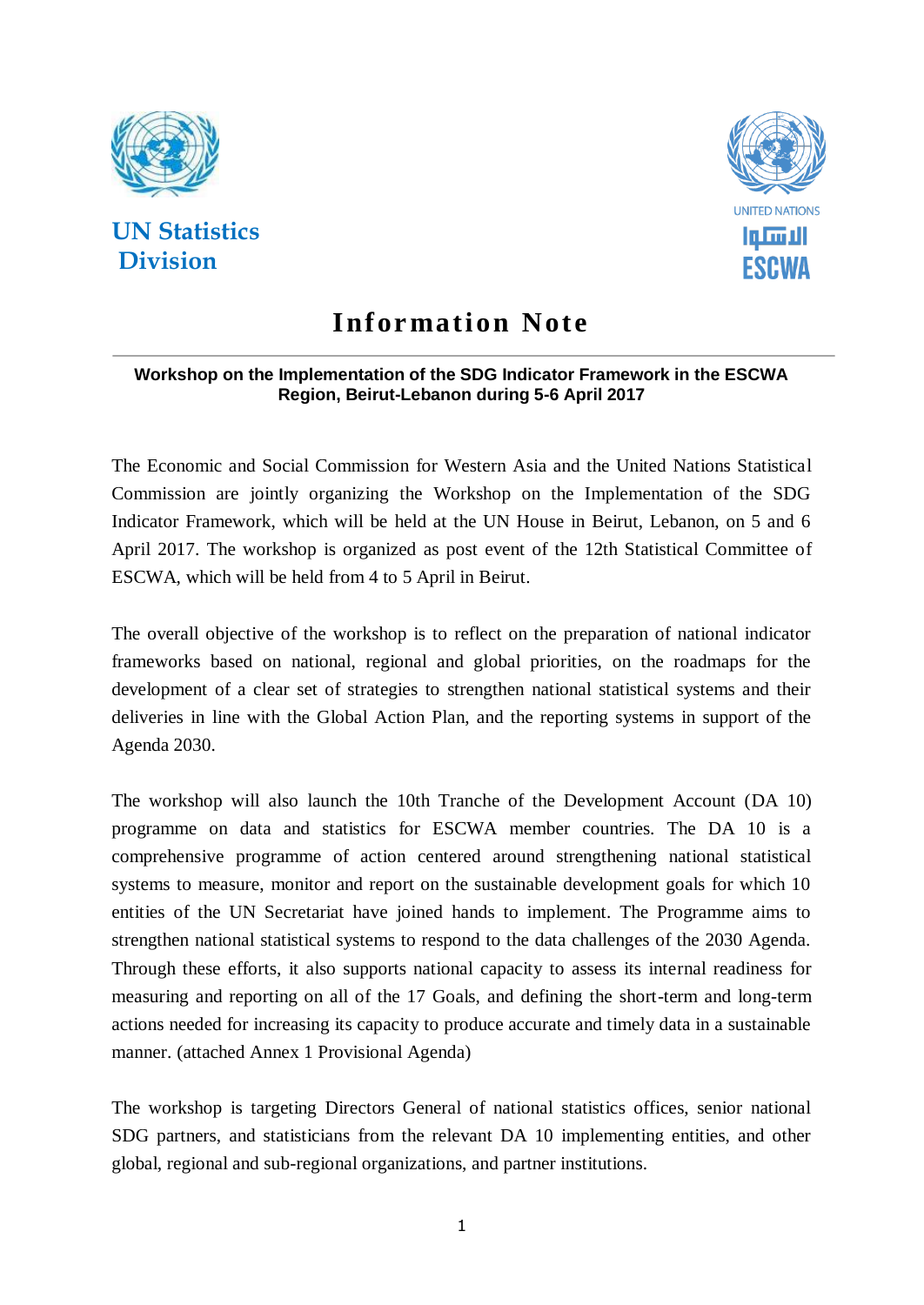#### **Date and Venue**

The workshop will be held at the United Nations ESCWA House in Lebanon, Beirut, from 5 to 6 April 2017, following the twelfth session of the ESCWA Statistical Committee, to be held from 04 to 05 April 2017 in the main Conference hall of B1-Level. The meeting will start at 2 pm on Wednesday, 5 April 2017 and at 8:30 am on Thursday, 6 April 2017, and are expected to end at 5 pm on both days.

The address of the United Nations House, ESCWA in Lebanon is as follows:

United Nations House, ESCWA, Riad El Solh Square, PO Box 8575-11, Beirut, Lebanon Tel .: 00961 1 981301

#### **5. Working Languages**

Arabic and English will be used with simultaneous translation.

#### **6. Communication**

Information about this meeting can be found on the ESCWA website meeting page where all technical documents, including all presentations will be available. It will be posted on the website shortly. Internet access is available in the meeting room on a permanent basis.

#### **7. Registration Forms**

All participants arerequested to complete the attached registration form by maximum 30 March 2017.

#### **8. Visa**

Participants are kindly requested to contact the Embassy of the Republic of Lebanon in their home countries to arrange for their entry visa. Kindly let us know if a visa facilitation letter is needed.

#### **9. Hotel reservation**

Participants are kindly requested to arrange their hotel reservation according to the attached list of hotels (Annex 2). Please inform the hotel that you are participating in the United Nations meeting to get UN rates. The following hotels are the closest to the United Nations house:

- **Ramada Downtown Hotel (Beirut, Downtown, Minet El Hosn, Chateau briand Street)**
- **Le Patio Boutique Hotel (Beirut, Down Town, Urguay Street)**
- **The Monroe Hotel (Beirut, Solidere, Kennedy Street)**
- **Markazia Suites Hotel (Beirut, Downtown, Syria Street)**
- Le Bristol Hotel Beirut (Beirut, Verdun, Mme Curie Street)

#### **For additional information, please contact:**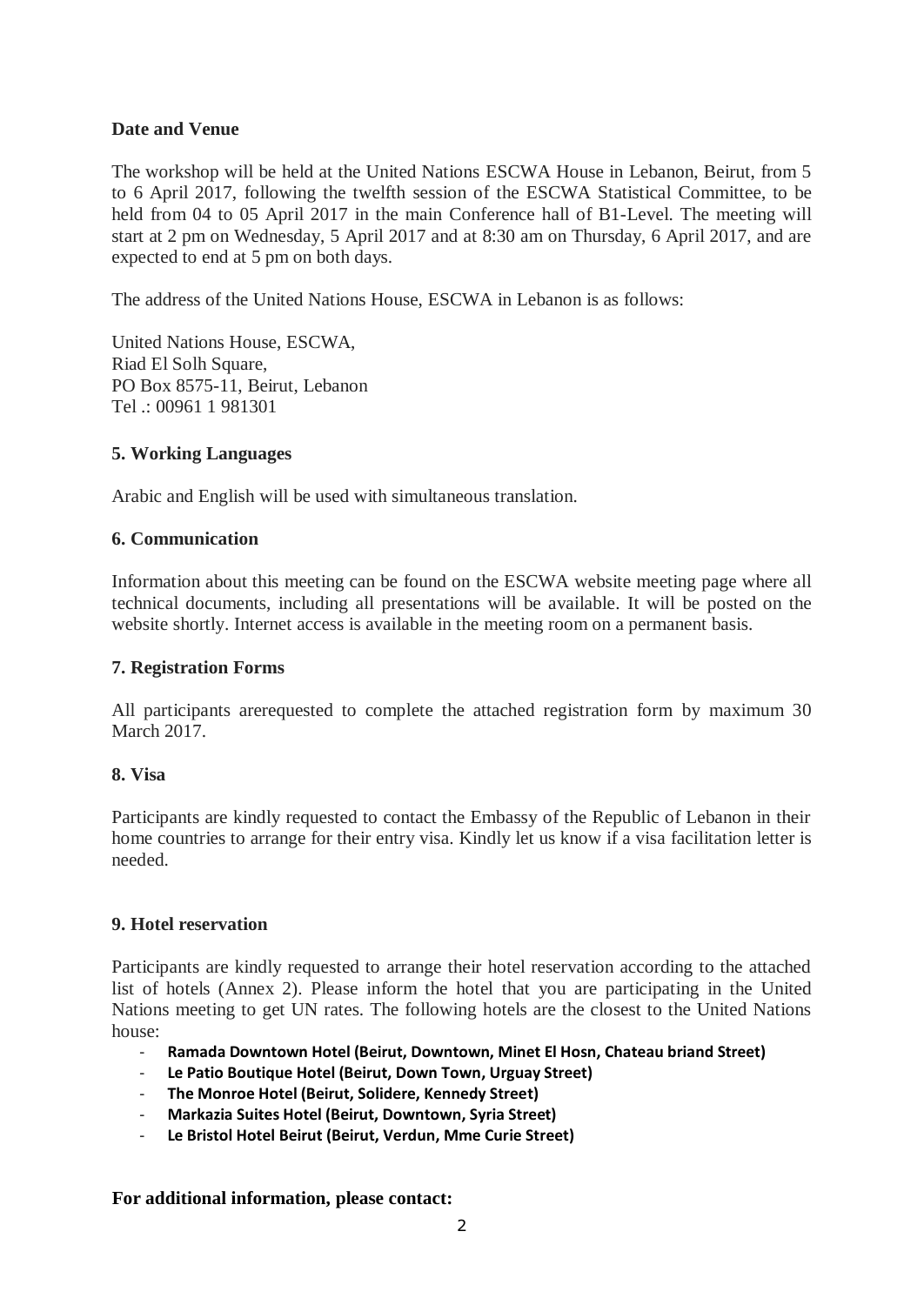Ms. Neda Jafar Head, Statistical Policies and Coordination Unit UN House, ESCWA Riad El Solh, P.O. Box 11-8575 Beirut- Lebanon Phone: 961-1-978344 Fax: 961-1-981510 Email: [jafarn@un.org](mailto:jafarn@un.org)

Ms. Nadine Al Hallak Administrative Assistant UN House, ESCWA Riad El Solh, P.O. Box 11-8575 Beirut- Lebanon Phone: 961-1-978274 Fax: 961-1-981510 Statistics Division E-mail: [al-hallak@un.org](mailto:al-hallak@un.org)